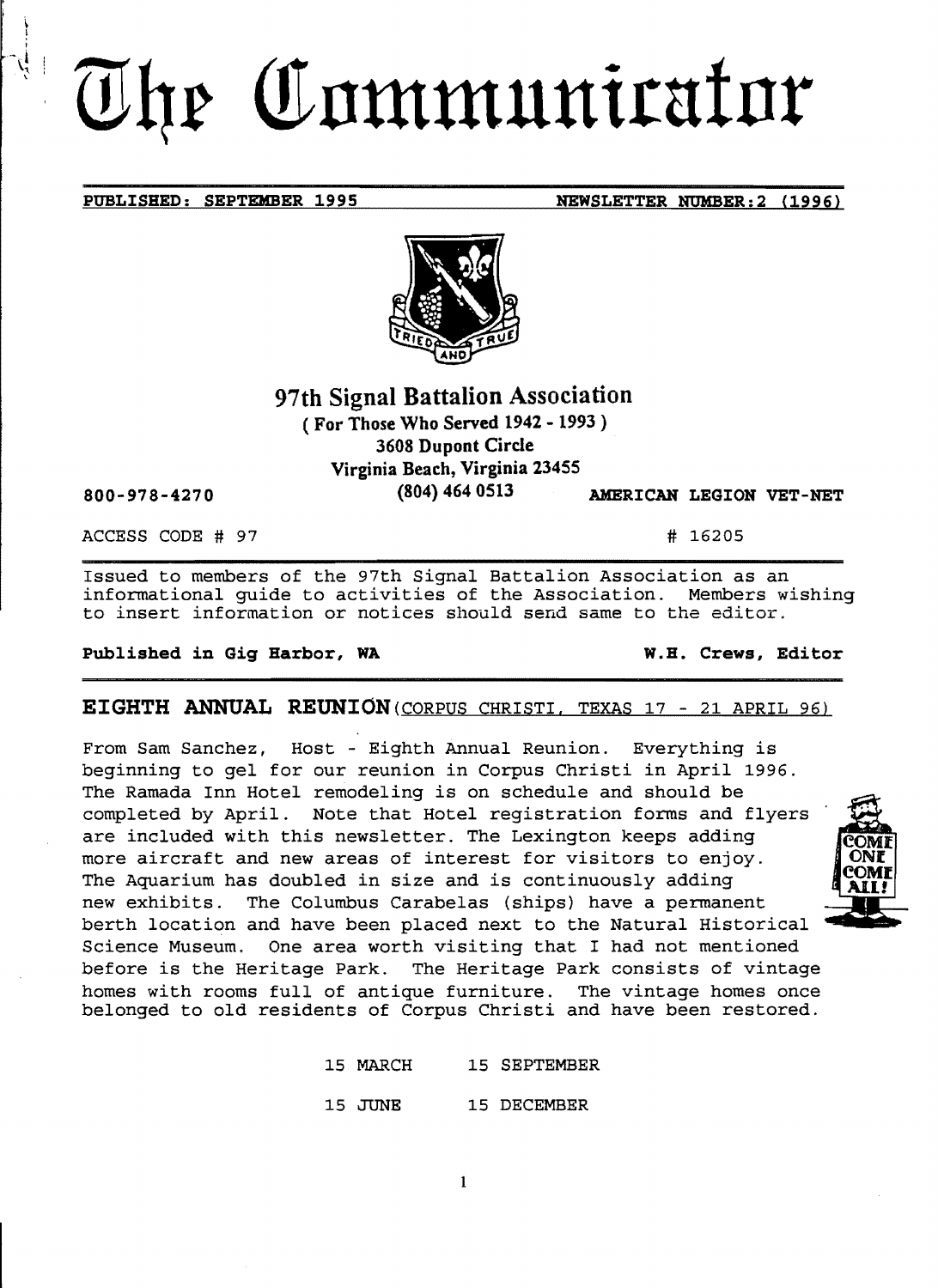For someone who is interested in old architecture and antiques, the Heritage Park is a veritable treasure. The Heritage Park is located one block over and seven blocks down from the hotel, and is two blocks from the museum, which is on the same street. The King Ranch tour is on and should be a worthwile trip. The King Ranch Barbecue is superb and only local sauces are used; nothing from New York City. The cost of the King Ranch tour includes<br>transportation to the ranch and the barbecue lunch. Anything you transportation to the ranch and the barbecue lunch. pick up on your boots or shoes you can keep. You know what it is to pick up on your boots of should be as memorable a reunion as all the others have been. At least, I hope to see every member here. Arrangements have been made with a hotel across the street to accomodate any member, at the same cost, if the Ramada runs out of rooms. A map of the Corpus Christi waterfront area is provided below.  $\downarrow$ 



#### **1997 REUNION**

No definite plans or site selection were made at the New Orleans reunion for the 1997 reunion. Instead, members requested that Paul Muuss and Bud Brown investigate the possibility of our 1997 reunion being held in Colorado Springs, CO; Northern California; or Laughlin, Nevada. More info in a later edition of the Communicator.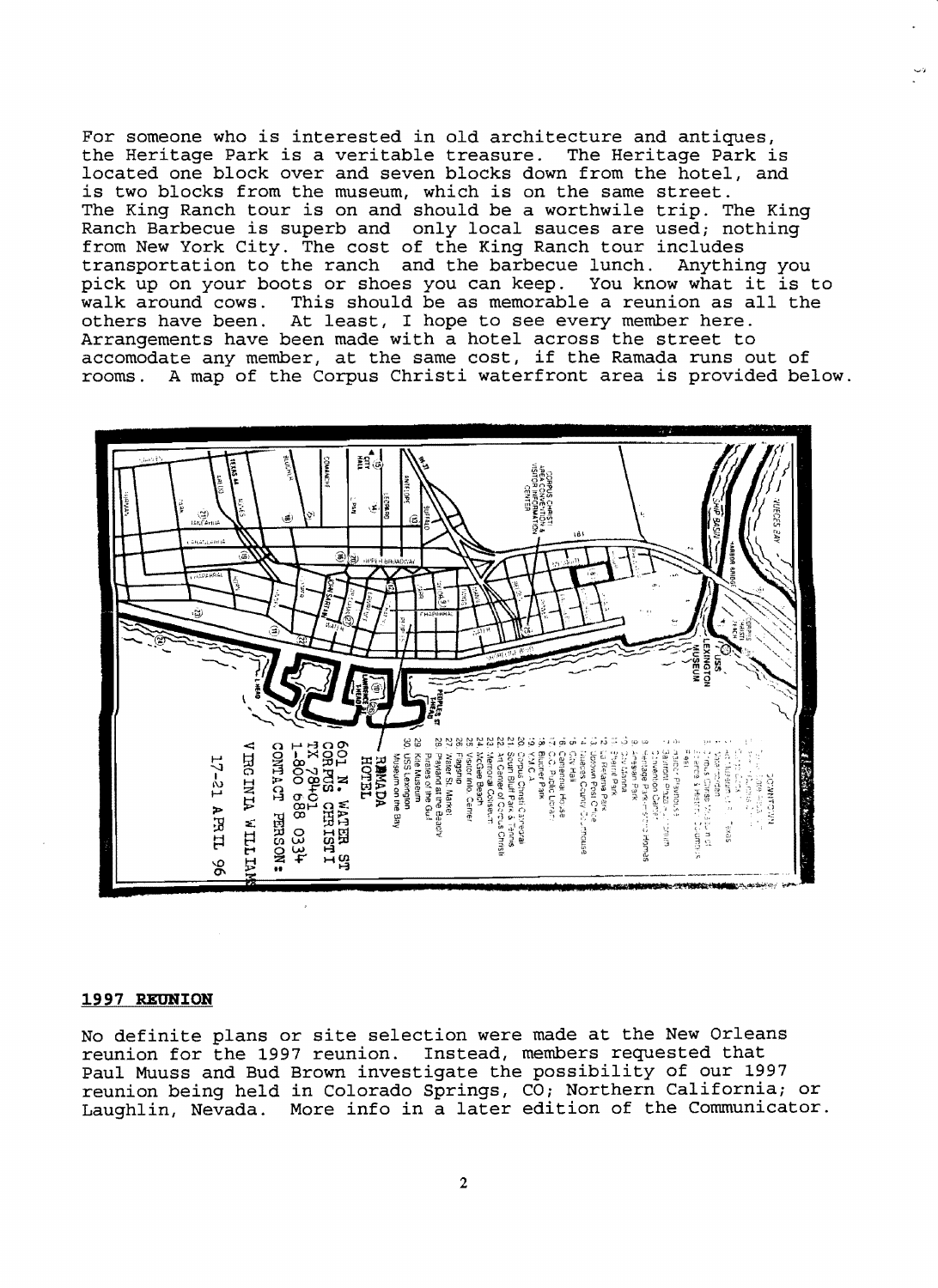#### **MINI REUNION**

The next scheduled mini reunion for the southeastern region is to be held in Huntsville, AL 5 - 8 October 1995. Cecil and Hilde Lisenby will be hosting this event. The hotel selected is Holiday Inn, Huntsville West, off I-65. Contact Person: Doris Harden, 1 800-826 9563. Attendees are responsible for making their own hotel reservations. Information flyers will be mailed by the Secretary at a later date. For further information contact: Cecil or Hilde Lisenby at 205-536 2260. All members are invited to attend.

#### **DUES**

As required under the Association by-laws, members are to be notified at least 60 days in advance that their dues are to be paid on 1 Jan of the current year. This requirement is normally met with the September<br>newsletter. As of this date over sixty-five (65) 1994 active members As of this date over sixty-five (65) 1994 active members are delinquent in their 1995 dues. In the event 1995 dues are not received by 31 December 1995, those members will be dropped from the active rolls and will not receive future copies of the newsletter or other correspondence. Further, members are reminded that to participate in decision making activities, they must be in active status with a current dues membership card. Please scan your membership cards, and if you have not paid your current dues, please do so now. A Dues Form is provided at page 1 to assist members in this action. Further, a discussion of a "Lifetime Membership" for Further, a discussion of a "Lifetime Membership" for those members who forget to pay their dues on time is provided below.

#### **LIFETIME MEMBERSHIP PROGRAM**

The subject of "Lifetime Membership" was discussed and approved by the general membership at New Orleans. The program will be administered by the Secretary/Treasurer with the following specifics:

Cost: \$100.00 How Paid: Lump Sum or in four (4) equal payments of \$25.00. Membership Card: Special Membership Card will be issued.

The rationale for this program is that many members belong to several veterans organizations and dues must be paid each year. It has become a problem remembering when and to whom the dues are to be paid. Further, it will make the duties of the Secretary/Treasurer much easier and the bookeeping will be minimized. Those members wishing to become lifetime members are encouraged to submit the required funds to the Secretary as soon as possible. Note: no consideration was discussed for the case of a member having paid his dues ahead of time, (Many members have paid through the year 1996) being given credit for the prepaid year( $s$ ).

Following members have taken advantage of the lifetime membership program as of this publication.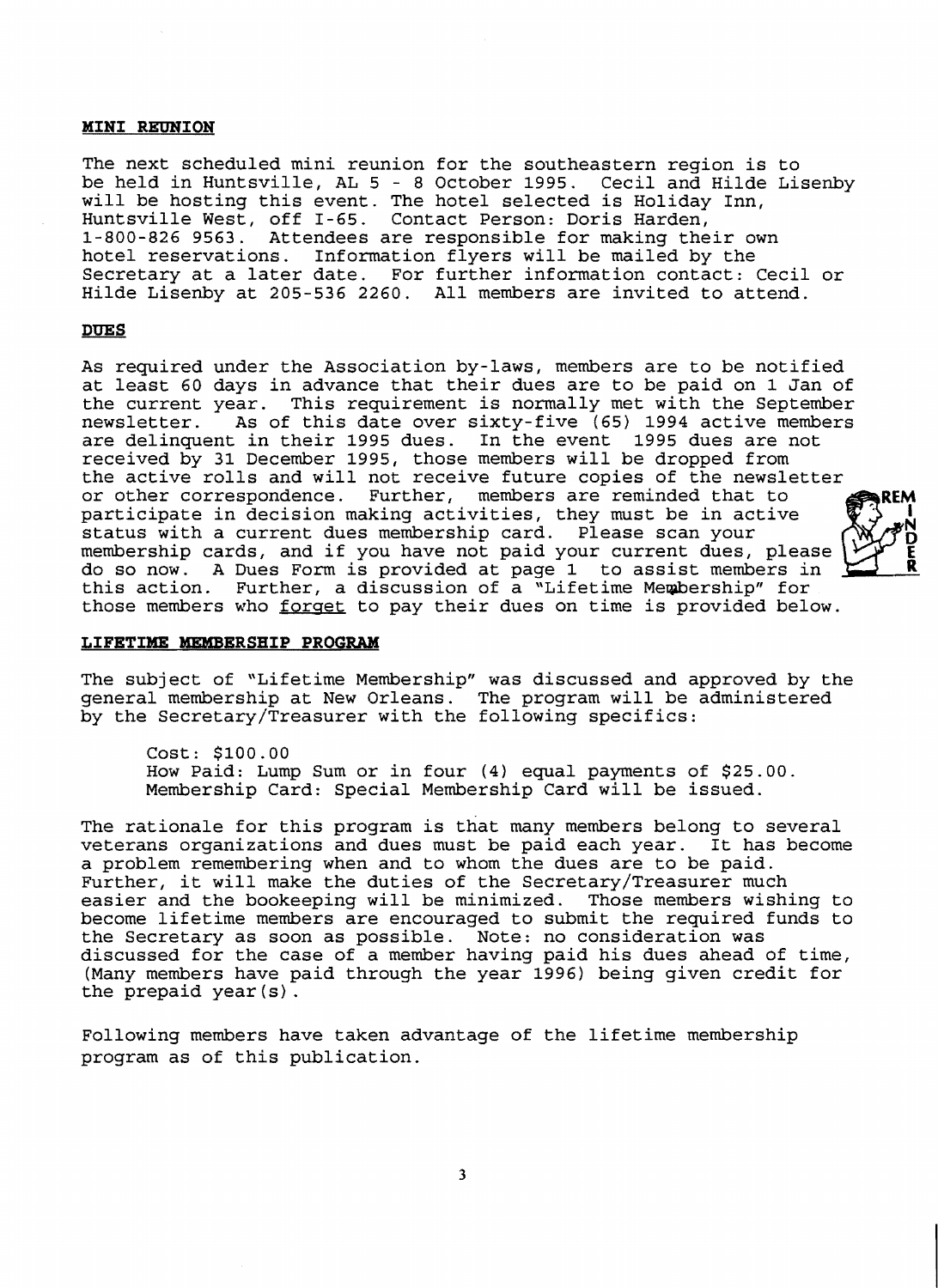| Benton "Bud" Brown | Darryl Fontenot     | Troy D. Davis         |
|--------------------|---------------------|-----------------------|
| William G. Barr    | Milton D. Highsmith | Joseph R. Millici     |
| MG A.B. Crawford   | Raymond Melendez    | Harry H. Zander       |
| Harland E. Carney  | Rolf A. P. Schumann | Eugene L. Darmstedter |

Lifetime membership cards are being processed and will be provided to these members as soon as they are available. Temporary cards are being issued in the interim.

#### **RECIPES FOR "TRIED AND TRUE " COOKBOOK (Repeat)**

Those members that did not have the opportunity to enter their own private "recipes" in our just published cookbook, don't despair. Emerick and Louise Miller have requested that additional recipes be included in later additions to the present cookbook. So hurry, hurry and get those additional recipes in to Louise. (See Cookbook order and recipe forms on pages 9 and 13 respectively.)

#### **SEARCHING FOR A LOST COMRADE/ LOCATOR SERVICE.**

Members wishing to locate an old buddy but do not have the address and telephone number should submit full name, last known address, city and state, and area of residence to George Zentner. George has access to a "PC telephone disk" that contains over 80 million names, addresses, and telephone numbers. Send your request along with a "SASE, business size" for return of any names that are listed on the disk. Also, members that have not researched their files for old orders with names of former 97th members are asked to do so and mail copies of these orders to the Secretary. These names will be cross copies of these orders to the Secretary. indexed and mailed to George Zentner for known addresses. These persons will then be contacted to let them know of the association.

#### **ASSOCIATION "800"** NUMBERS. (Repeat)

The Association has its own telephone numbers. One of the lines provide direct 800 access. The numbers are: 1) 800-978-4270, Access code #97 must be used, 2) 804-464-0513. Members are encouraged to use either of the above numbers when desiring information relative to the Association.

#### **EDITOR'S NOTE**

Effective mid-November 1995, the Editor (and the Communicator's office) will have relocated to Marco Island, Florida. Therefore, after 1 November, please send all correspondence to: POBox 5034 Marco Island, Florida 33937.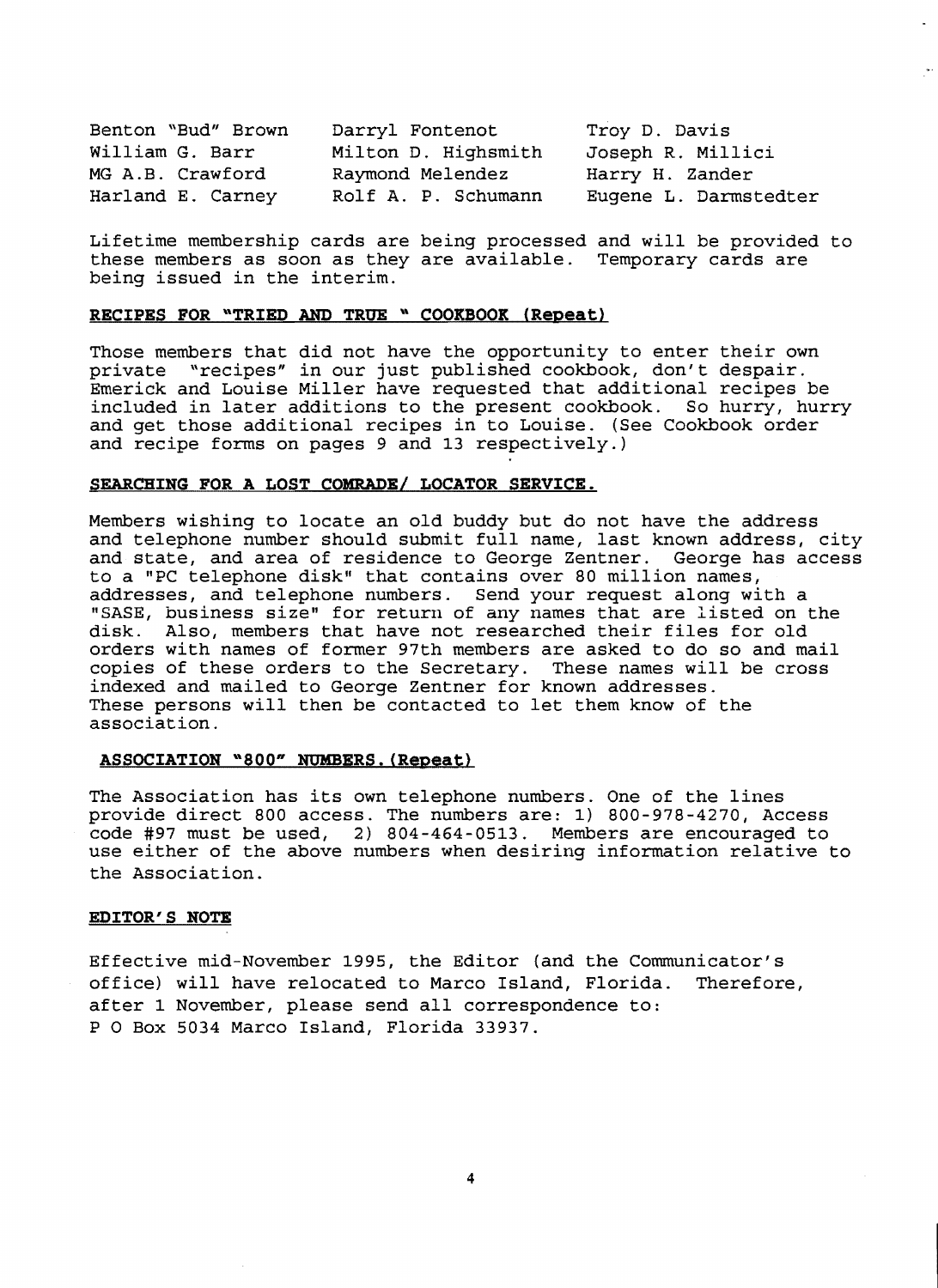#### **THE PRESIDENT'S CORNER**

Since we are into the fall season now, I hope that all of *you* had a good summer. Its not a time for resolutions, but I hope *you* will resolve to join us all in Corpus Christi in April 1996. us that attend each year spend the time renewing old friendships as well as making new ones. If *you* haven't resolved to attend our reunion in Corpus Christi, please give us that consideration now. First time attendees are accorded special attention to insure their comfort with all of us. Sam Sanchez has worked very hard to make sure we have a great time and I know his work will produce results.<br>Registration forms are included with this newsletter. PLEASE don't Registration forms are included with this newsletter. hesitate to call us if *you* have ANY QUESTIONS! You can call Dave at our toll free number 1- 800 978-4270, then 97 when prompted, or use our fax line at (804) 464-0513 or *you* can call or fax me at (719) 390 - 7274. And that offer stands for any subject *you* wish to chat with us about, not just reunion business. When Dave and I chat, he brings me up to date on everyone who calls in. I very chat, he brings me up to date on everyone who calls in. much enjoy this information and I'm glad *you* are taking advantage of our 800 line.'

Whether we served in the 97th during war or peace-time, I know we are all proud of the dedication and professionalism of our service. Sacrifice was a cornerstone of our duty. During my 30 years of service, I kept track of the 97th and they were one of the busiest Signal Battalions in Europe. My point is this - as we grow older, whether we made the service a career or not, our health care benefits, social security and other entitlements and benefits are being dramatically changed or halted altogether. Fewer and fewer of our elected officials know or appreciate our sacrifice and have never "walked a mile in our **boots."** Because of this, I urge all of us to be pro-active in organizations that promote our best interests and "get involved". If we don't, we<br>will all remember "C" rations as one of our <u>best</u> meals! Lastly, will all remember "C" rations as one of our best meals! Rose and I wish all of *you* a great Thanksgiving and that all the joys of the Hodiday Season be yours, with continuing good health.

See *you* in CORPUS CHRISTI !

Tried and True! !

#### PAUL MUUSS

#### **SIGNAL CORPS OFFICER CANDIDATE SCBOOL(Repeat)**

A search is being made for all persons affiliated with the Signal OCS Program (Ft Monmouth and Ft Gordon) 1941 - 1968. Graduates, cadre, and committee members, anyone that took part in the program, please contact Richard Green, Rt 18, Box 643, Lake City, FL 32025. (904) 752 6950.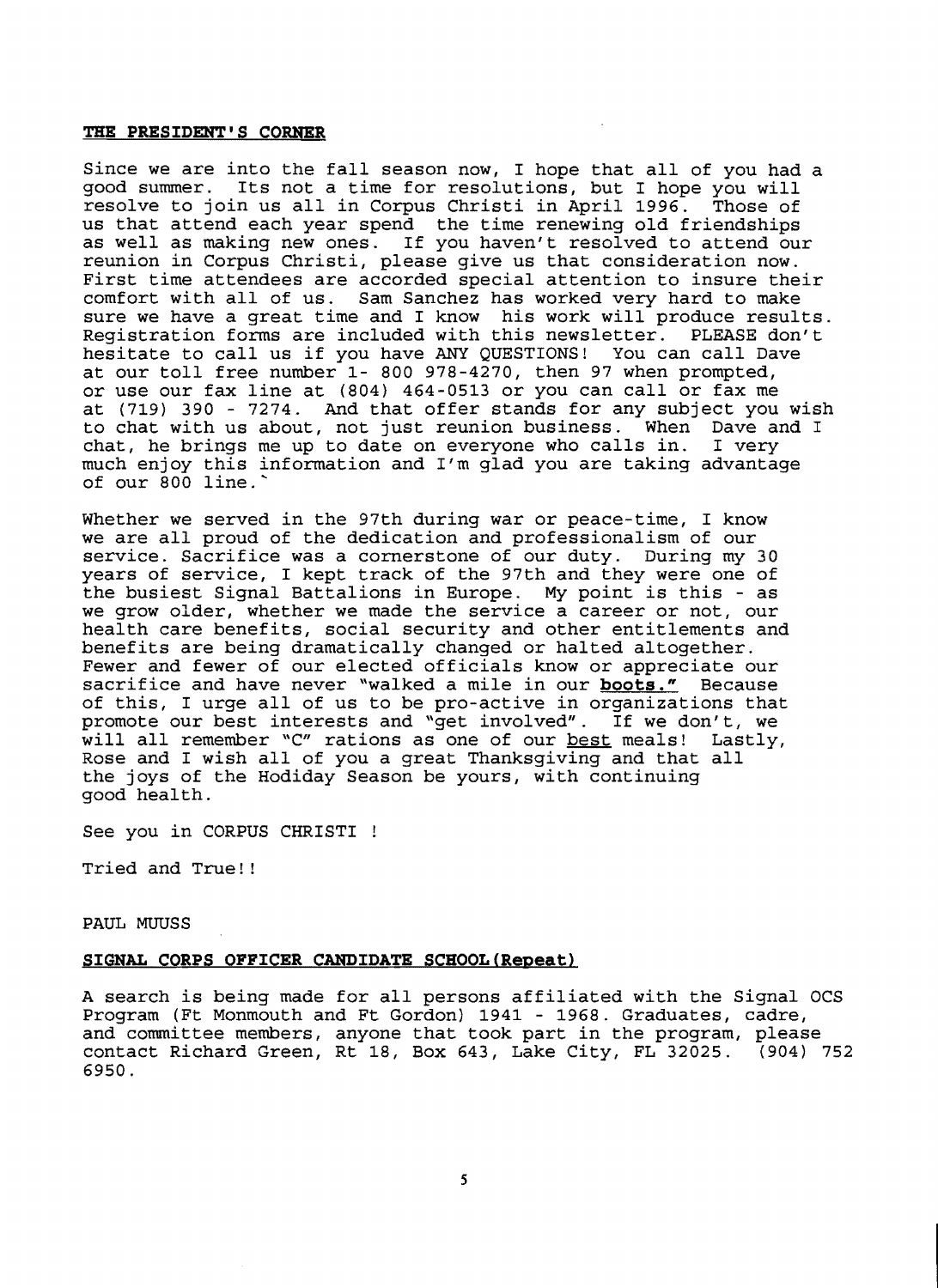#### **THE PHANTOM REPORT.**

Rumors have it that Harris, Radke, and Sentell held their own Mini Reunion at Bob Sentell's home in St. Helen's Michigan. Those three were among the most feared party boys in 1948. Just think of the were among one mose reared party solo in 1910. Oase chink of party experience" in the past forty some years. Someone check with the St. Helen's Police for outstanding Bench Warrants.

Has anyone seen our Chaplain, Bernard L. Carter? Report in Bernie and get off the Association AWOL list.

Sam Sanchez has been breaking his Butt for our next reunion in Corpus Christi. Lets all make a special effort to attend. This includes you, Jack Gross and the rest of the Marion, Indiana crew. Rumor has it that our illustrous Secretary Harris packed up and floated west after the hurricane season.

The word is out that we are going to start a slush fund to buy Joe Milici a new car. He has been driving the same little putt-putt for the last ten or twelve years and the wheels are square.

THE PHANTOM KNOWS

#### **97TH SIGNAL BATTALION PLAOUE**

As discussed previously, the Association is attempting to have a plaque installed at the Signal Corps Museum, Ft. Gordon, Georgia to honor the soldiers that served in the 97th Signal Battalion during its era, 1942 - 93.

Mrs Ethel DeGlas has donated one hundred dollars (\$100.00) to be used for this purpose in memory of her late husband, Jacques DeGlas.

John Medinger has been asked to coordinate the proper wording, make up, material, etc; for the plaque. Director Dave Radke is Project Manager.

A response to the Association Secretary from the Signal Corps Museum in regards to the plaque is at page 10.

#### **Donations To The Signal Corps Museum.**

Members wishing to donate items mentioned in the letter from the museum are requested to coordinate with Dave Radke. Do not send to the museum.

#### **LOCAL NEWS RELEASE**

Request that all members contact their local newspapers and give them the information concerning our association reunions. Provide dates, places and persons to contact. Provide this information as frequently as the newspaper will allow.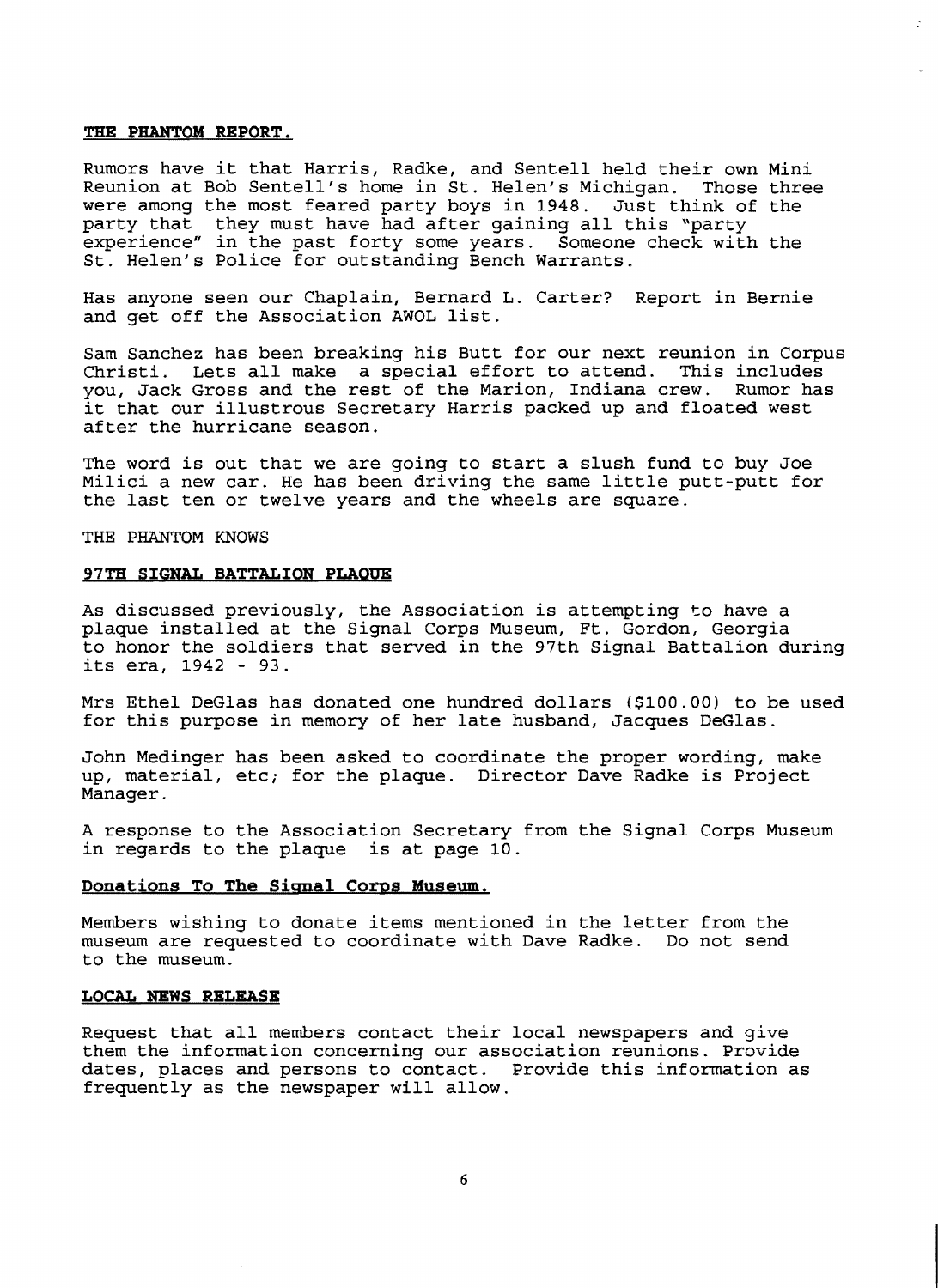#### **OTHER CHANGES**

SICK CALL: Angelo \\ Greek" Demopolis

#### **LAST RETREAT**

Gilbert DeShelter - 27 January 1995 William V. Armstrong - 26 July 1995 William E. Hull - 16 August 1995

#### **A FINAL GOODBYE TO A FRIEND**



If anyone who served with the 97th is deserving of a few good words in our last retreat column it's Command Sergerant Major Charles R. Stanton, deceased. Stanton joined the 97th in 19444 while the unit was participating in World War II campaigns. He remained with the Battalion as Motor Sergeant and First Sergeant of Hq and Hq Co. In April 1953 he married Mary Jane Neary who , prior to the marriage, was one of our Special Service Hostesses on the Post in Boeblingen.

Prior to entering the Military Service, Stanton was employed by Ford Motor Company and attended Ford's Automotive School. After his departure from the 97th he served in Fort Monmouth, Korea, Hawaii, Vietnam, and completed his Military Service at Fort Monmouth. He was among the First Sergeants to be promoted to E-8, then E-9, and retired as a CSM. In July 1972, Stanton and his family retired to Orlando, Florida where he attended Jones College, graduating Magna Cum Laude in Business Administration. (Which only proves 97th men can apply themselves to any challenge.) His retirement years were spent managing financial affairs for his church and aiding friends and neighbors with their financial problems. Although his final years were spent in ill health, he always inquired about our reunions and the persons who attended. Prior to his death he was able to greet his son Martin N. Stanton, Lt Col US Army upon Martin's return from the Gulf Operations where he was awarded the Silver and Bronze Stars. His daughter Peggy Stanton Crowley has her Doctorate in Speech Therapy. Mrs Mary Jane Stanton is still active in Community and Church affairs in Orlando. Rest well friend and enjoy your stay in 97th Branch Number One.

#### **COOKBOOK(R@peat}**

An order form for the Tried and True Cookbook is on page 9 and a blank recipe form for the cookbook is at page 13.

8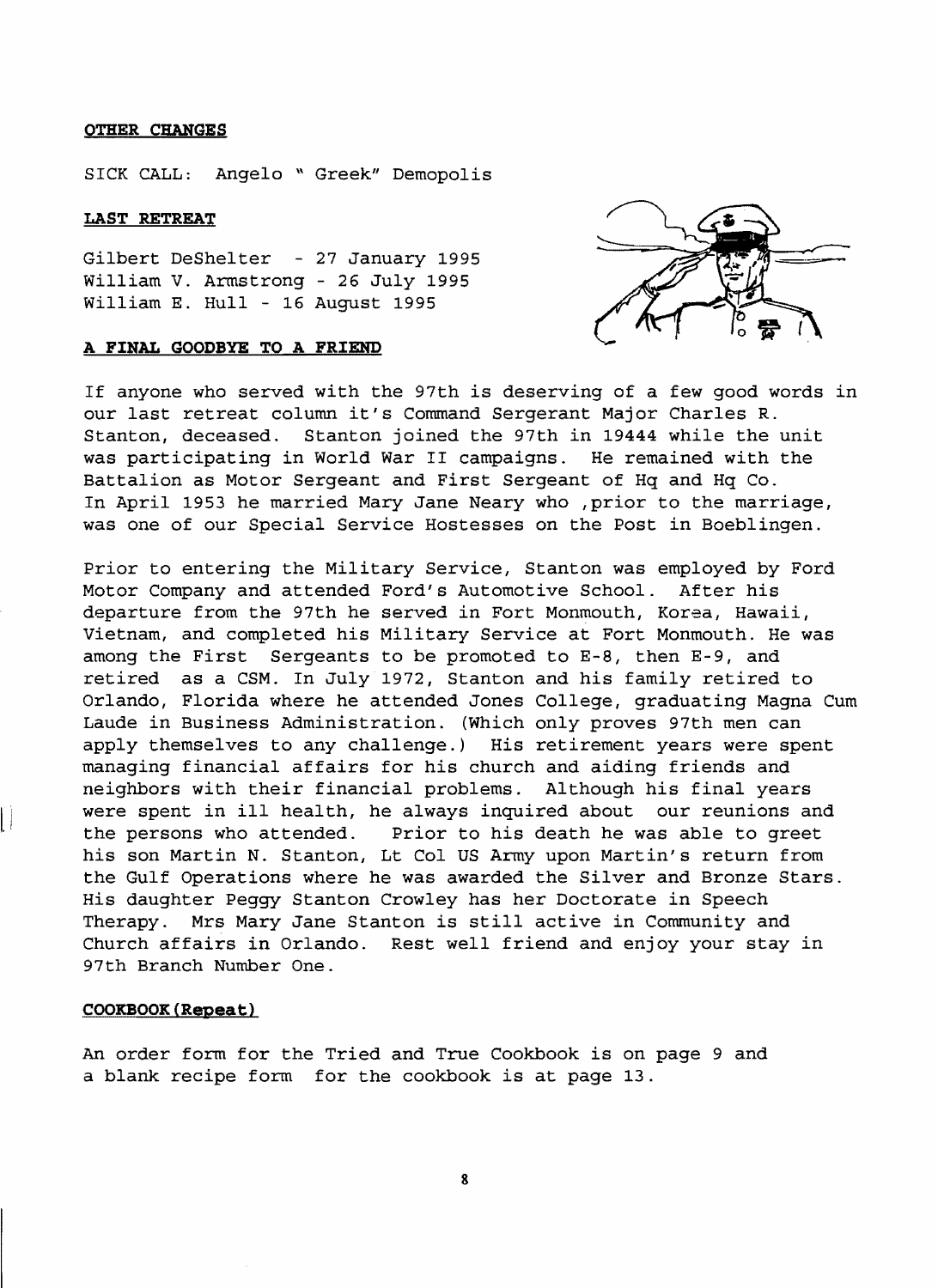#### **CHANGES, DBLETIONS, ADDITIONS, BTC TO THE MEMBBRSHIP ROSTER.**

Make corrections listed below to your current membership roster of January 1995:

#### **ADDITIONS TO ACTIVE STATUS.**

| Charles W. Smith   | John P. Lincoln                           | Harlan E. Carney   |
|--------------------|-------------------------------------------|--------------------|
| Martha Smith       | Box 461                                   | Judy Carney        |
| 315 Rock St.       | Damariscotta, ME 04543 1007 Byers Ave     |                    |
| Bowie, TX 76230    | 207 563 3355 51-54 Chambersburg, PA 17201 |                    |
| 817 872 2547 52-53 |                                           | 717 267 1456 46-49 |
| Aviation Sec       |                                           | Hg Troop           |

#### **ADD TO INACTIVE ROSTER.**

| Frank K. Shideler  | Harry J. Romano     | Richard G. Egan      |
|--------------------|---------------------|----------------------|
| Luella A. Shideler | 65 Everett St       | 82 Claybrook Rd      |
| RR 4, Box 142      | Fitchburg, MA 01420 | Dover, MA 02030      |
| Winamac, IN 46996  | 508 342 7433 51-53  | 508 785 0266 51 - 53 |
| 219 946 4609 52-54 | MOC - TTY Opr       | WOC.                 |
| MCO Msg Ctr Clerk  |                     |                      |

David C. Anewalt Donald E. Tanner 1219 Briar Hollow Trail 27271 Pembroke Drive Huntsville, AL 35802 205 882 0450 51-53 Warren, MI 48092 810 751 4761 51-52 Albert L. Graziano 106 Bowles Park Springfield, MA 01104 413 732 6489 51-53

Robert F. Witteman 162 Buffalo Hollow Rd Glen Gardner, NY 08826 908 638 8390 Wife Ann

Donald E. Klingenberg 1772 Ferguson Rd # 104 Allison Park, PA 15101 2247 412 364 1338 51-53

Eugene J. Rittel 16079 Yarnell St 7D Sylmar, CA 91342 818 367 0830 46-49 A Troop

Frank Phenegar 1443 Village Rd Strasburg, PA 17579 717 687 6081 51-52

Walter Bartold 152 Washington St Keyport, NJ 07735

908 264 4038

27 Hudson Dr

WOC

James C. Chrisley

Newburg, NY 12553 914 561 4382 48-52 Jackie M. Sewell 721 Meadowhill Dr Grovetown, GA 30813 706 860 5814 73-76 B & C Co.

George E. Ploof 3225 Brookshire Rd Janesville, WI 53546

608 752 7135

WOC

Alfred A. Miller 1140 W. Locust St Scranton, PA 18504 717 347 1821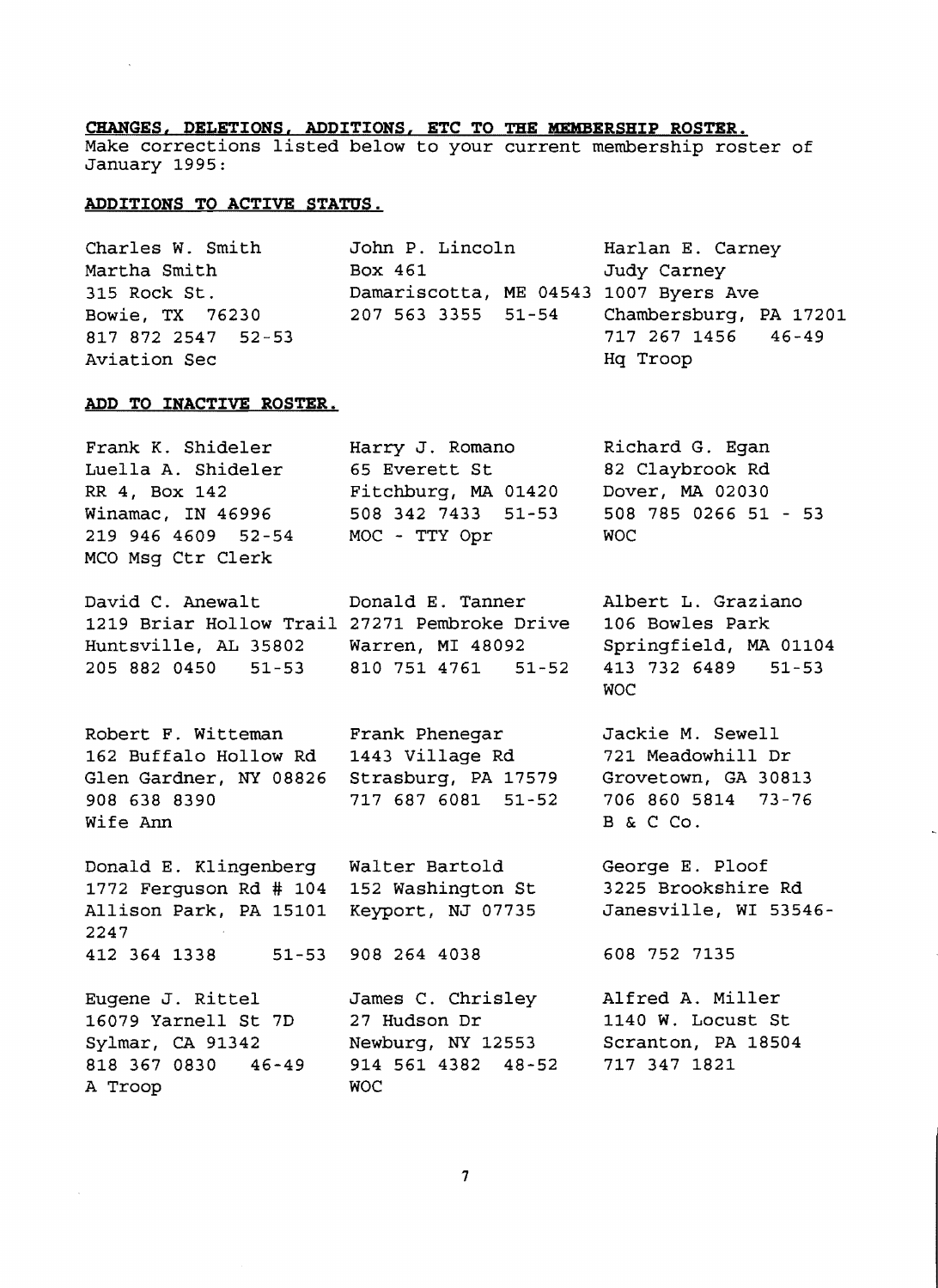#### **FORKS**

A Dues Form and Change of Address Form is at page 11.

#### **97TH PARAPHERNALIA**

A price list of the several items of 97th paraphernalia sold by Sam Sanchez at previous reunions is at page 12. Members desiring to purchase these items please contact Sam.

| "Tried and True' Cookbook Order Form                        |  |  |
|-------------------------------------------------------------|--|--|
|                                                             |  |  |
|                                                             |  |  |
|                                                             |  |  |
| State Zip Code 211                                          |  |  |
|                                                             |  |  |
| Number books wanted____________ at10.00 Total _________     |  |  |
| Shipping and handling per book 2.50 Total                   |  |  |
| Amount of check remitted Grand Total                        |  |  |
| Send orders to the Millers at the address shown on page 13. |  |  |

9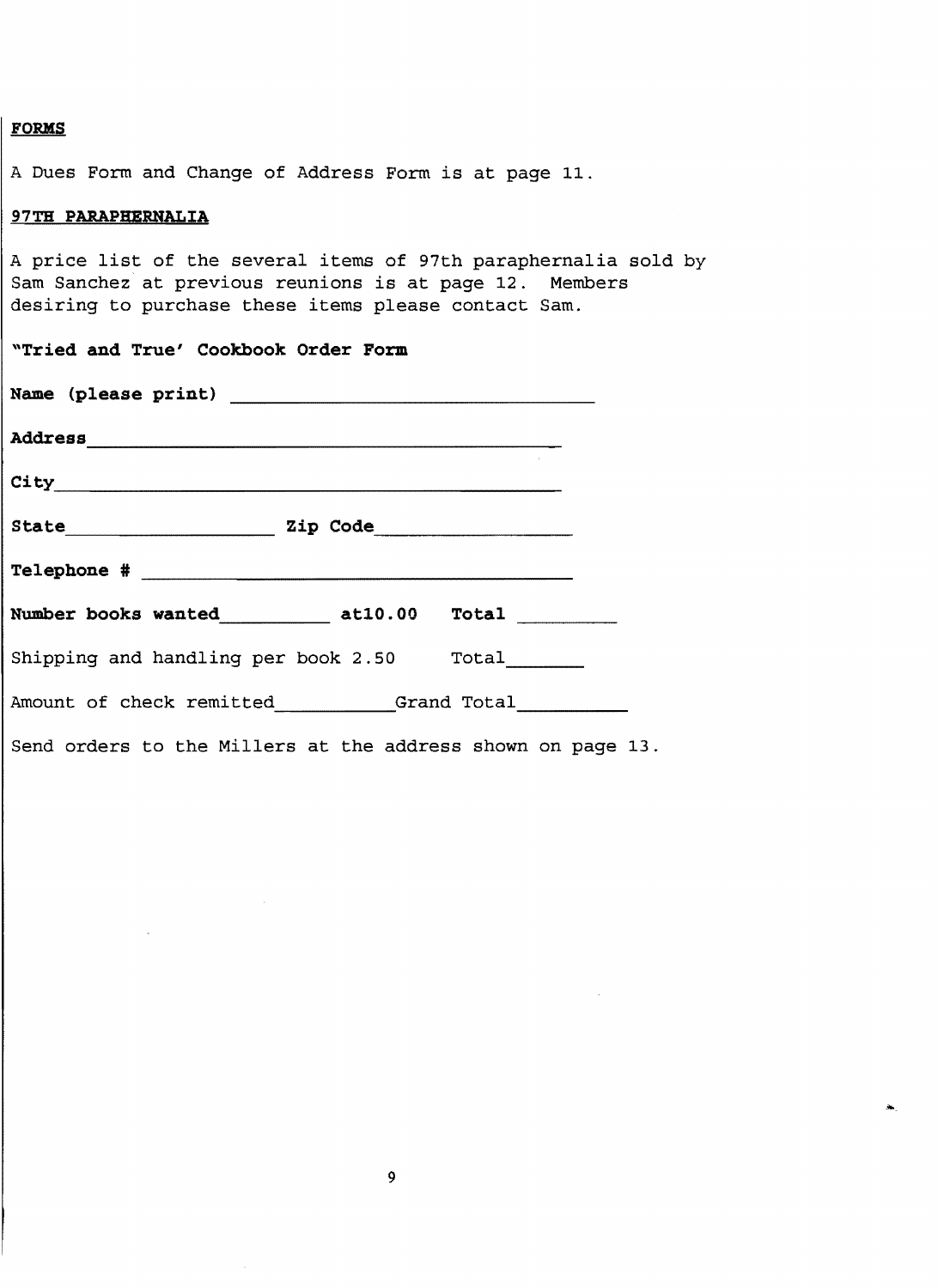

**UNITED STATES ARMY SiGNAL CORPS MUSEUM** 



Building 36305, Fort Cordon, GA. 30905-5293, 006)791-3856

28 June 1995

Mr. Dave Harris, Secretaryffreasurer 97th Signal Association Virginia Beach, VA

Dear Mr. Harris,

We welcome all Signalmen at the Signal Corps Museum, and we will do all we can do to help preserve the history of the Corps. We have no problems with accepting a plaque for installation in the museum to honor the men and women of the 97th Signal Battalion. We know by doing this, other battalions will want to have plaques done for their units, therefore I need to have a standardization on the size and shape of the plaques. Because of the vast number of Signal Units, the plaques would have to be rather small in size. My recommendation would be either a crest type of plaque no larger than 10 inches tall by 9 inches wide or a rectangular plaque 10 inches high by 8 inches wide.

We would much rather have artifacts from your association members because these are the types of objects we collect. We would prefer to do a case exhibit with a small dedication plaque (2 X 3 inches). We are in the process of putting together a case on the Korean War, we have no artifacts or uniforms of that period. Perhaps the 97th would rather assist us in this effort. This way the musuem does not become a museum of crests and plaques.

We are apprehensive as you might well guess with the problems associated with gathering unit plaques. We've steered clear of this for almost 30 years. The reason we have not done this in the past is if one group has something special, then everyone will want something just as special or even more so. We hope to have a larger museum in the not too distant future.

We will do our best to accommodate your wishes. Either way let us know what your plans are.

Theodore F. Wise Director, Signal Corps Museum

**MEMBER:**<br>U.S. Army Museums System; American Association of Museums; Southeastern Museums; American Association for State and Local History; Georgia Association of Museums and Galleries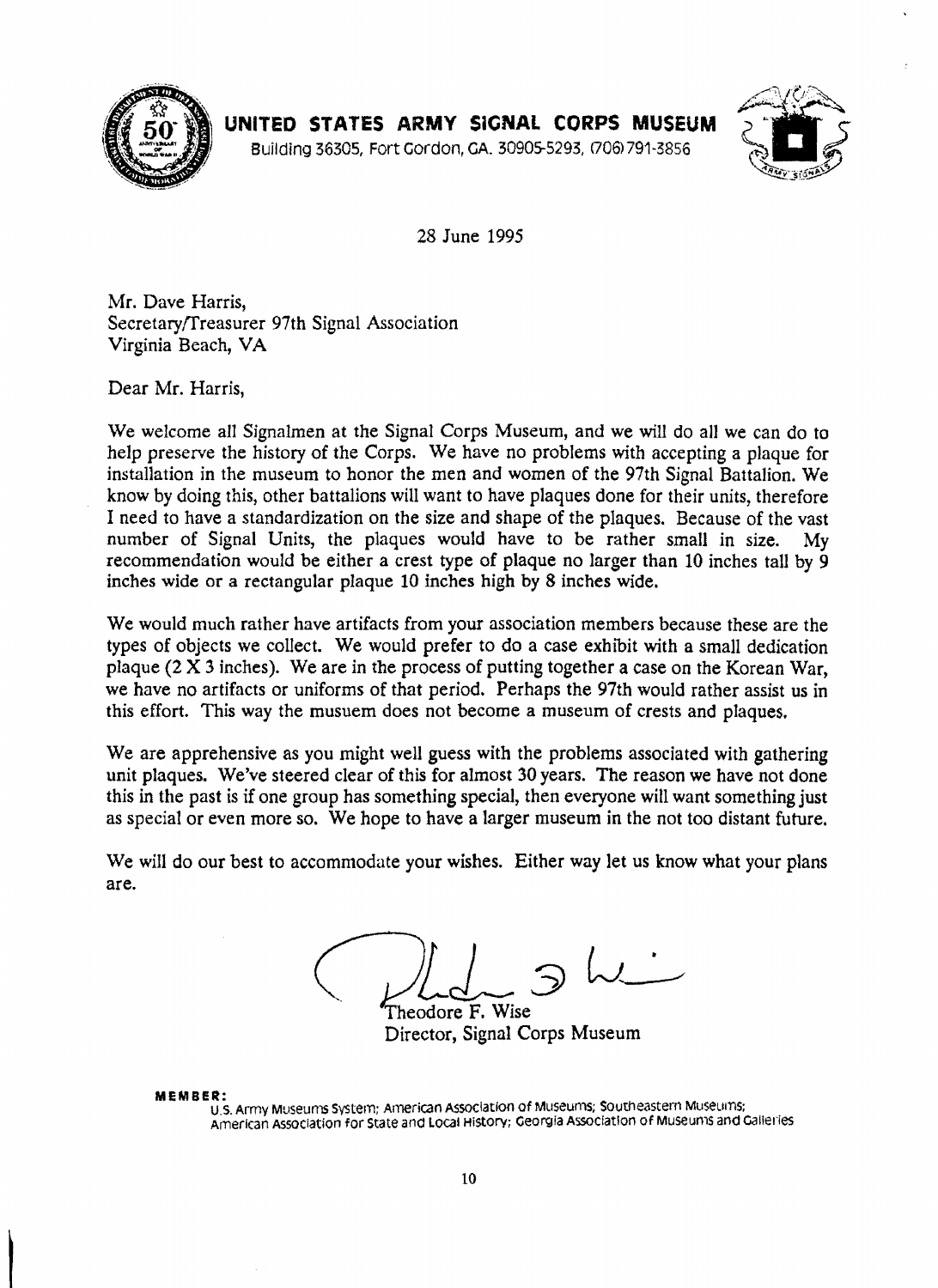### **FORMS**

 $\bar{z}$ 

Members may use the forms (coupons) below to pay dues or when making a change of address.

| Enclosed please find my check to renew/pay my yearly/lifetime dues.                                   |
|-------------------------------------------------------------------------------------------------------|
| Mail to: Dave Harris               Dues: \$10.00 per year or \$100.00<br>Lifetime                     |
|                                                                                                       |
| Dues for 1996______, 1997______, 1998_____ Other______                                                |
| Lifetime_____________ Installment No. if less than full amount________                                |
| Amount Enclosed: \$                                                                                   |
|                                                                                                       |
|                                                                                                       |
| Change of Address Notification                                                                        |
| Mail to: Dave Harris, 3608 Dupont Circle, VA Beach, VA 23455                                          |
| Bill Crews, P.O Box 5034 Marco Island, Florida 33937<br>(For Newsletter Only)                         |
|                                                                                                       |
|                                                                                                       |
|                                                                                                       |
|                                                                                                       |
|                                                                                                       |
| It is imperative the members keep both the Secretary and Editor<br>informed of their current address. |

 $\mathcal{L}$